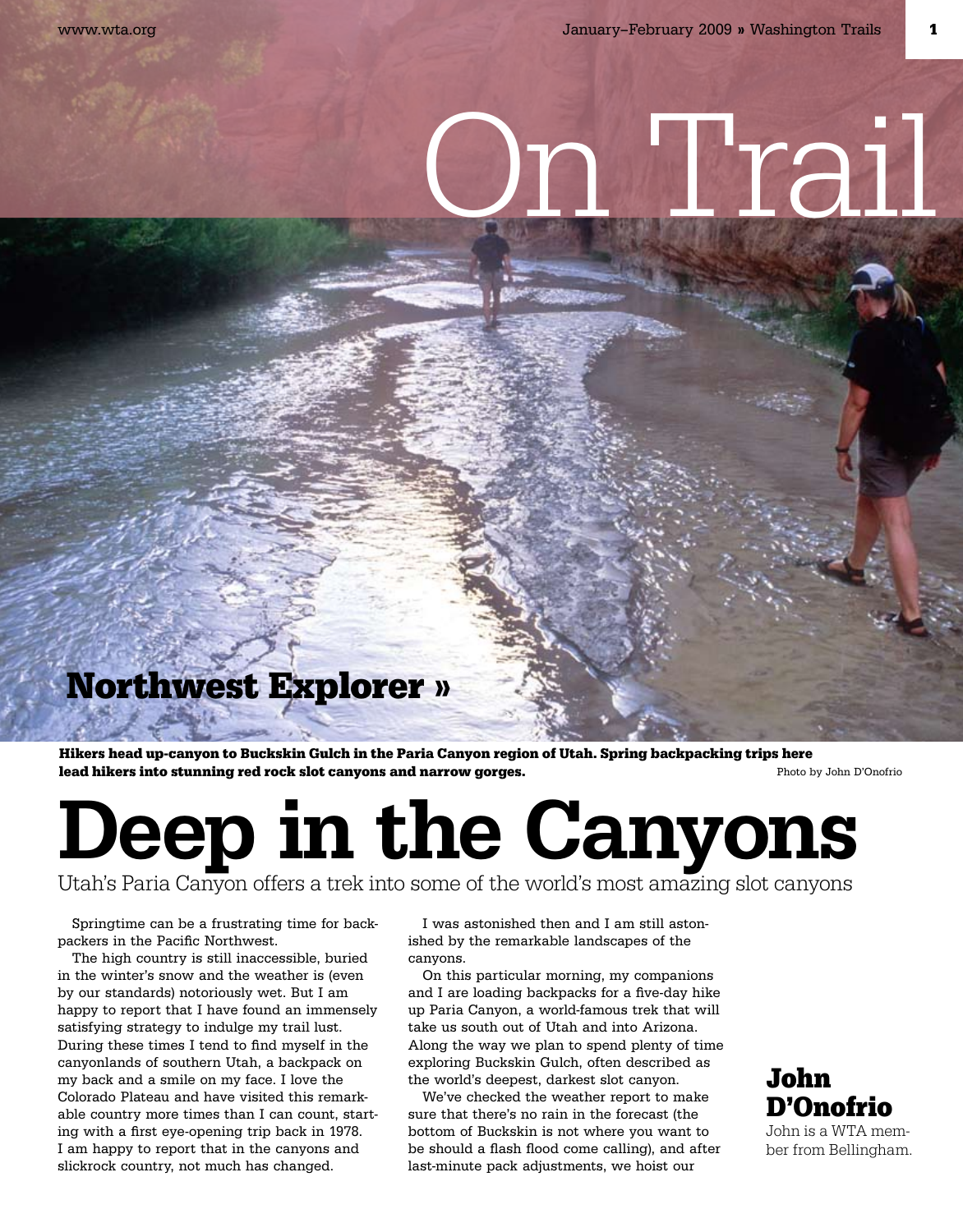cumbersome packs and start off down the canyon. The usually sporadic Paria River is flowing opaque and muddy, and we slosh through it constantly, cutting from bank to bank. Around us the canyon walls begin to grow taller as we hike deeper into the Paria narrows, wading down the river between echoing stone walls.

We reach the confluence of the Paria and Buckskin Gulch, which feels like an intersection in a city of high-rise stone, and turn up Buckskin. Around a meander we find a sandy bench perched above the glistening canyon bottom—a perfect place to camp. After setting up the tent, we load our day packs with empty water bags and hike up the gulch, looking for a possible water source in the shadows of the gulch. The Paria, with its viscous load of chocolate milk-colored silt, is not drinkable. A short hike brings us to a few 6-inch-deep pools, and we return to camp with an ample supply of all-important water. In the desert, water is everything.

After a fine dinner of potato porridge, we take a stroll down to the confluence. Ravens swoop through the narrow canyon over our heads, their wing beats echoing off the walls. Somewhere high above us, other ravens cry out in their raspy, Tom Waits voices. The sound echoes among the canyon walls and ends up sounding like a pack of howling monkeys. More harmonious is the soft glissando of the canyon wren

Returning to camp in the gathering dusk, we notice vast legions of bats out for their evening meal of insects. A dirty job, but somebody's got to do it. We wish them bon appétit. Back at camp, we relax amongst the trees and watch stars appear in the ribbon of sky between the canyon walls. As the ravens fall silent, a pair of frogs entertains us with a complicated call-and-response duet, their voices magnified and multiplied by a chorus of echoes. We sit in the darkness and enjoy the sweet music of the canyons.

We awake to blue sky and the melancholy singing of the canyon wrens—a beautiful morning in our little green nest of box elder above the canyon floor. Exploration of Buckskin Gulch is on the agenda for today, so we load our day packs and plunge into the slot, walking reverently through the great stone galleries. The canyon walls are sculpted with artful grace and abandon. The deep shadows of the canyon's depths give way overhead to blazing orange turrets.

We reach a big rock jam and wriggle through,

Left: Some of the slot canyons in Buckskin Gulch soar as high as 800 feet.

Opposite: Springs nourish everything from fish to cottonwoods to ferns within the canyon's depths.

Photos by John D'Onofrio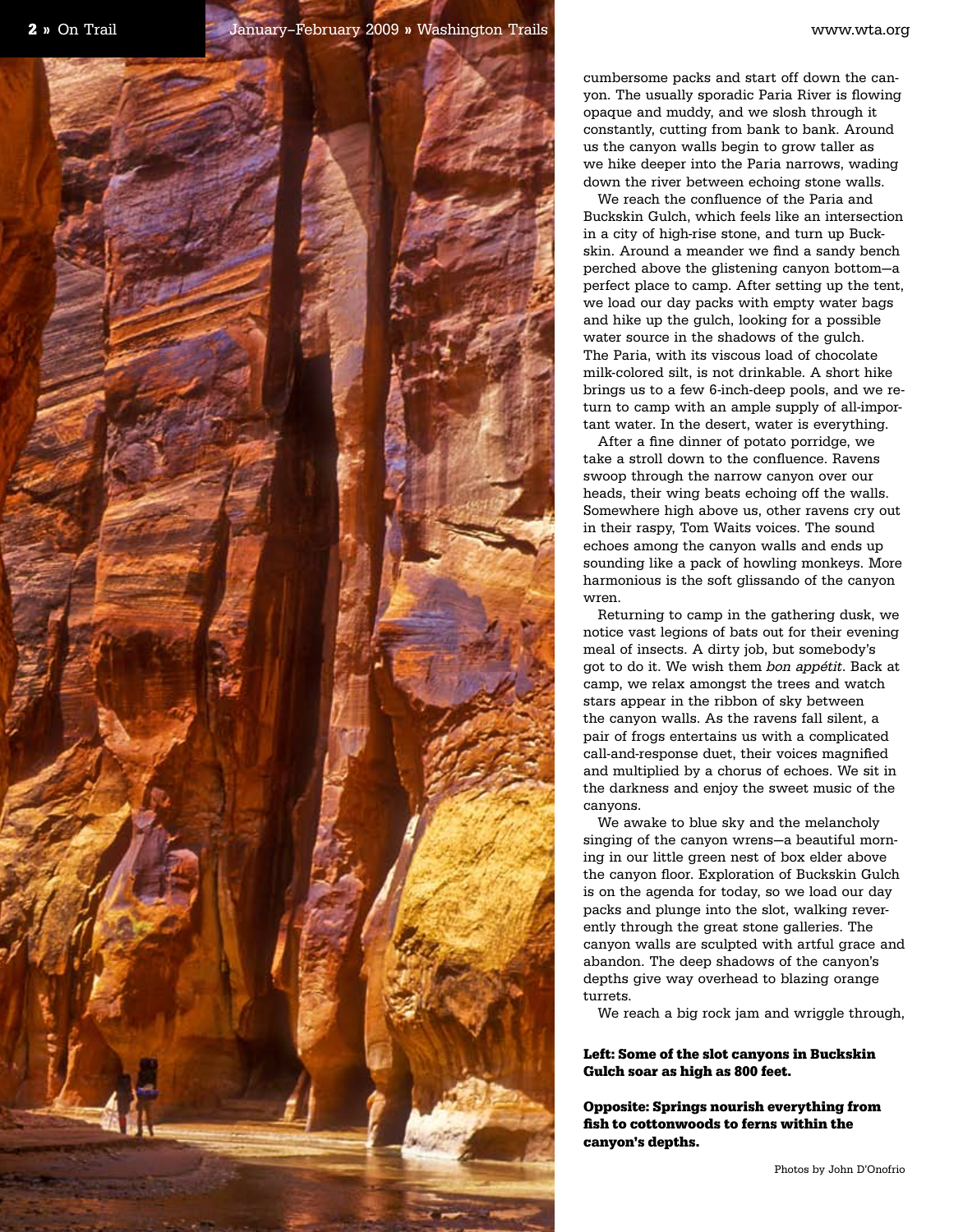squeezing between the rocks and on up the gulch. We encounter several knee-deep pools of icy-cold black water and slog through them in our Tevas, alert for quicksand. The canyon walls are chiseled and smooth, streaked with wild rainbow-hued patterns formed by desert varnish. The slot opens up into a massive alcove lit by reflected light, and the air itself seems to be neon orange.

We enter the "dive," the deepest part of Buckskin. The canyon walls soar still higher above us, blocking out the sky altogether in places. As the afternoon fades to evening, the already dim light in the depths grows even dimmer, and we return through gloomy corridors, occasionally emerging into open alcoves, lit by the low evening sun.

Back at camp we enjoy another canyon symphony courtesy of our friends: the ravens, wrens, frogs and bats—a sweet and gentle counterpoint to the still of evening.

It's another glorious morning in the gulch as we load our backpacks, return to the confluence and turn right, heading south, further into Paria Canyon. Overhead the grandeur expands: sheer faces of soaring rock 800 feet high, rising to great stone monuments as impressive for their girth as for their height. We pass through a series of vast alcoves and walk beneath overarching flying buttresses 300 feet above our heads, walking out of Utah and entering Arizona.

Rounding a bend in the river, we enter the biggest amphitheater I've ever seen. At its base a small spring bubbles from the canyon wall. It's the perfect campsite. There are a few small trees for hanging muddy gaiters to dry—and even a little patch of grass to lend a touch of verdant green to the pallette of red and orange. We pitch the tent on a sandhill beneath the enormous curve of stone and relax in the cool of the alcove's gigantic shadow.

Barb takes a nap as Rich and I explore further down the canyon. We discover another spring, a real gusher with maidenhair ferns and tiny fish. According to our map, this is Big Spring, the best water in the canyon. We fill our water containers directly from the spring. It's a rare treat to be able to dispense with the filter pumping. The late-afternoon breeze blows up between the cliffs, carrying with it the scent of distant sage. The situation, we readily agree, is ideal.

The evening sun bathes the canyon with majestic light; streaks of desert varnish appear as cool patinas against the brilliant color of the canyon walls—neon orange, the burning red of glowing embers, otherworldly magenta. No painting has ever captured colors such as these.

Back at camp the slice of sky is much bigger than it was in Buckskin and soon fills with stars. I lean back in my Therm-a-Rest chair and savor the evening. Moments like these are my



#### Paria Canyon– Buckskin Gulch

**Location:** east of Kanab, Utah

**Distance:** 21 miles one-way (leave cars at each trailhead)

**Elevation:** trailhead at 4,875 feet, minimal gain

**Maps:** USGS West Clark Bench, Bridger Point and Pine Hollow Canyon

**Permits:** \$6 per person for day use, \$10 overnight

More Information: www.blm. gov/az/asfo/paria/ index.htm